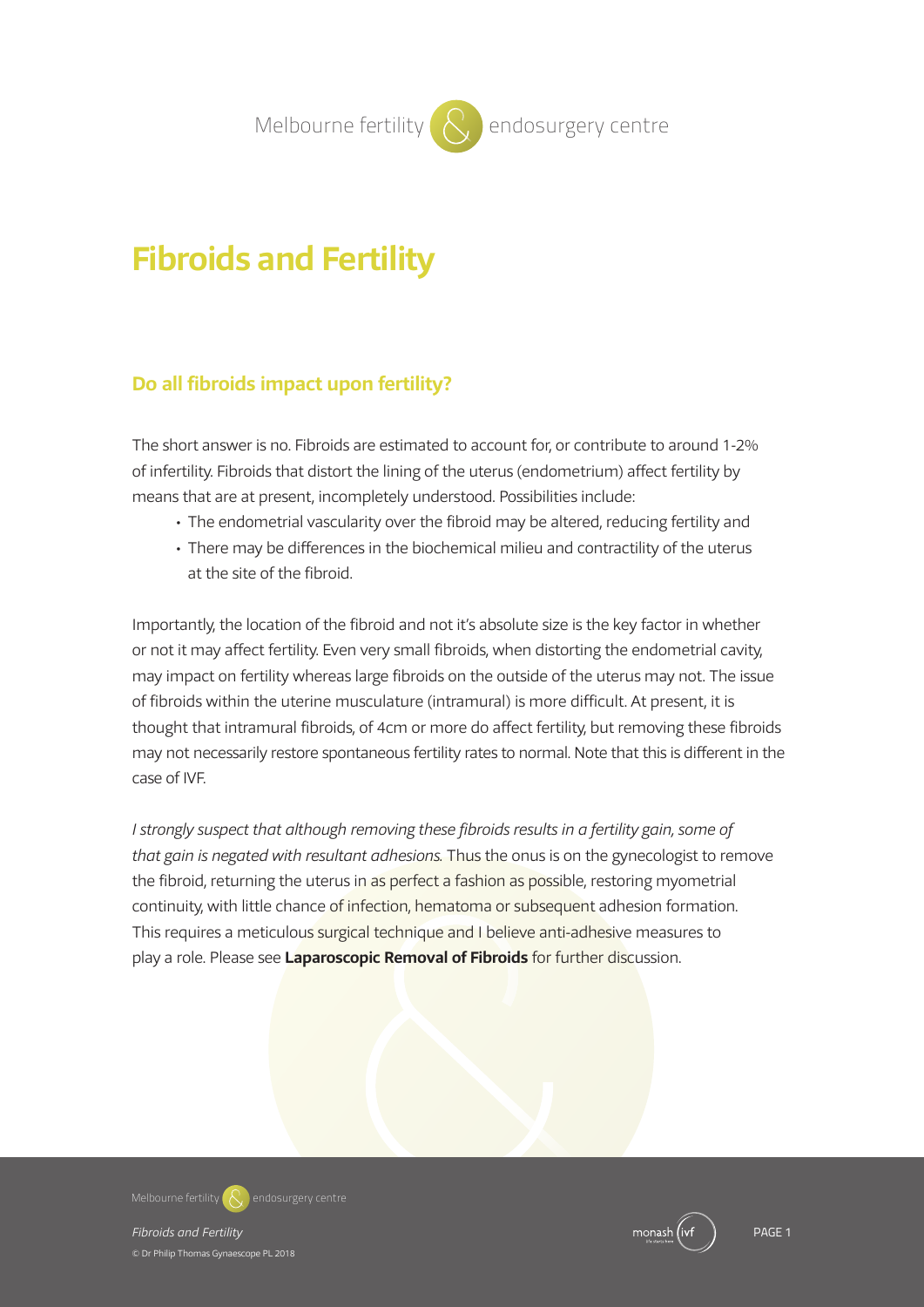# **Do all fibroids interfere with a pregnancy?**

Once again, the answer is no. Everything depends on the site and size of the fibroid. Interestingly if in comparing groups of women with and without submucosal fibroids, once they are pregnant the miscarriage rate is similar.

Around 50 to 60% of fibroids increase in size during pregnancy. Most of this growth occurs during the first trimester, slowing in the second and third trimesters. *Large fibroids greater than 5cm are more likely to grow where as smaller fibroids may remain stable.* Size remains roughly stable after pregnancy, but about 10% will decrease in volume by around 10%. It is important to realise that both the uterus and the fibroids increase in size by processes of hyperplasia and hypertrophy i.e. more muscle cells and greater size in muscle cells. The tissue cannot completely disappear after pregnancy but may shrink somewhat. Many women with fibroids do not have any complications during pregnancy related to the fibroid. Complications may however occur, with pain being the most common.

#### *To summarise, the effects of fibroids on pregnancy may include:*

- 1. Miscarriage
- 2. Premature labor and delivery
- 3. Abnormal fetal position requiring operative delivery
- 4. Placental abruption (the placenta peels away from the lining of the uterus)
- 5. Abnormal fetal growth
- 6. Morbidly adherent placenta (placenta unable to be expelled after the birth)

## **What can happen to fibroids during pregnancy?**

Larger fibroids of greater than 4 to 5cm are usually the ones that grow significantly. Review of data from studies involving IVF patients suggests that intramural fibroids probably increase the risk in miscarriage (odds ratio 1.6, 95% confidence limits 1.3 to 2). The risk of pregnancy loss may be higher in setting multiple fibroids than a single lesion. Again it is not completely understood why fibroids interfere with the pregnancy. It is possible, however, that they interfere with implantation and the development of a normal uteroplacental circulation.

Occasionally fibroids may undergo red degeneration, which means that the fibroid bleeds into its own interior. This may lead to increased uterine contractility, pains, or an alteration in the production of catalytic enzymes by the placenta, all of which may lead to disruption of the placenta and spontaneous abortion.

**Melbourne fertility endosurgery centre**

*Fibroids and Fertility* PAGE 2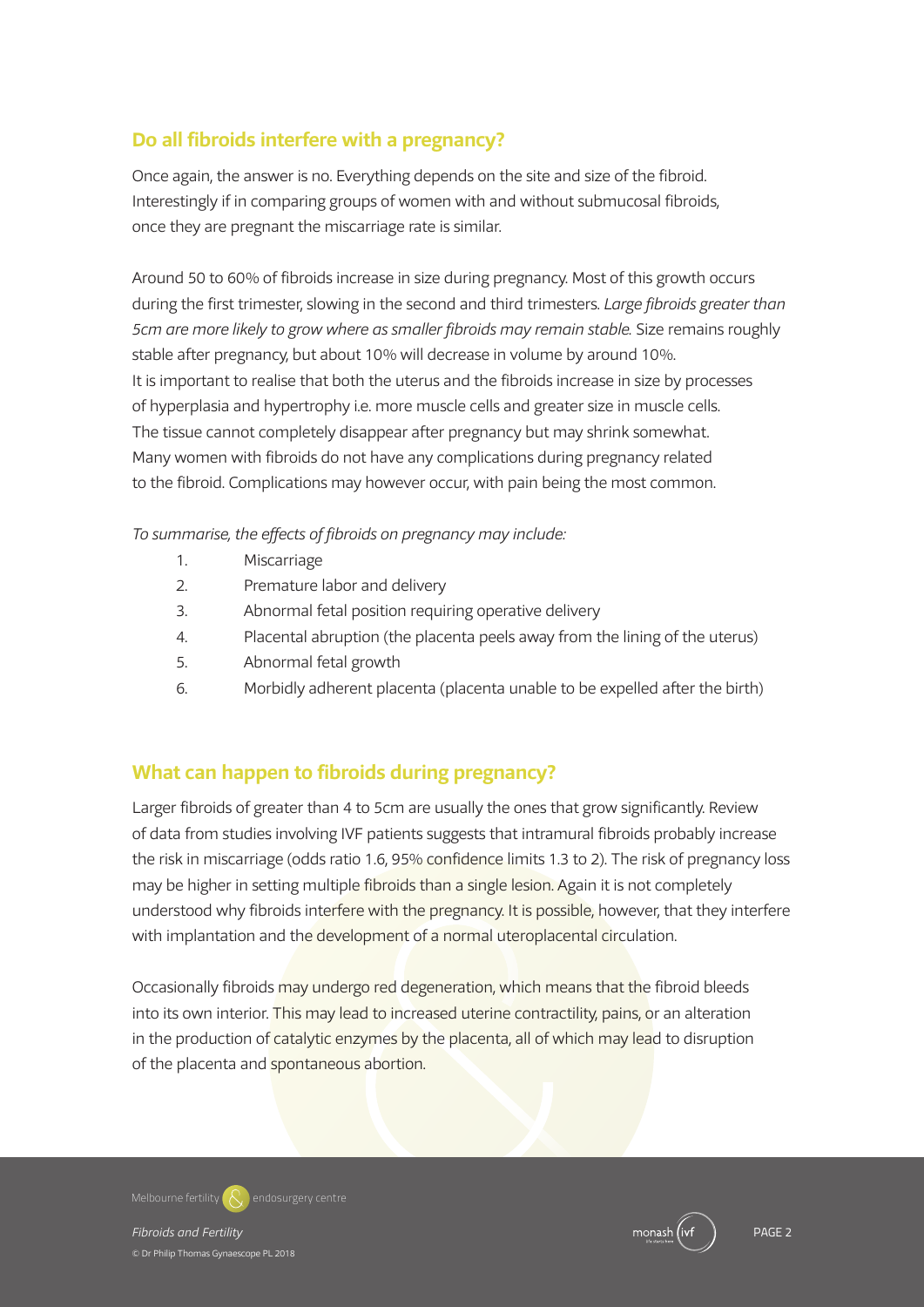There is a small increase in pre term rupture of membranes, also an increased risked risk of placental abruption (the placenta shearing away from the uterine wall, odds in ratio 3.2, 95% confidence interval 2.6 to 4). One study suggests that submucosal fibroids and those behind the placenta have the greatest risk of association with placental abruption, especially if the fibroid has a volume of more than 200ml, or diameter 7cm.

There is no change in the incidence of placenta praevia or pre-eclampsia.

The effect on fetal growth is probably small. There is an increased risk of fetal malpresentation, with the chance of breech presentation increasing by 1.5 (95% confidence intervals 1.3 to 1.9). There is probably no effect on the progress of normal labor. The risk of caesarean section delivery is increased, as is the risk of postpartum hemorrhage (odds to ratio 1.8 95% confidence intervals 1.4 to 2.2) especially with fibroids of 3cm or more, or those located underneath the placenta.

## **Is age a factor?**

The age of women at the time of diagnosis of uterine fibroids, and especially the temporal relationship to childbearing, greatly influences management decisions. Rapid growth in fibroids may be more common in those diagnosed at less than 5cm in diameter. Prospective studies have found that a small proportion of fibroids *may actually regress* in size over several years, but the average growth is something in the order of 1 to 2cm every two years. Fibroids are fed by oestrogen therefore most, but not all, women experience shrinkage of fibroids at menopause. This is however very slow, and it is unlikely that the fibroids will every completely disappear. Patiently waiting for menopause to arrive and shrink large symptomatic fibroids is, then, a long bow to draw!

Considering the above information regarding fibroid growth, fibroid size and the effects on fertility it is reasonable to consider elective removal of fibroids in any woman who has not completed her family, of greater than or equal to 5cm in diameter. This may be especially important in young women who have many years to go before child bearing. Management plans will also be altered by the patients' symptoms. There will always be a lower threshold to remove fibroids that are symptomatic, with heavy or irregular bleeding, pressure symptoms and pain the most common symptoms.

**Melbourne fertility endosurgery centre**

© Dr Philip Thomas Gynaescope PL 2018

*Fibroids and Fertility* PAGE 3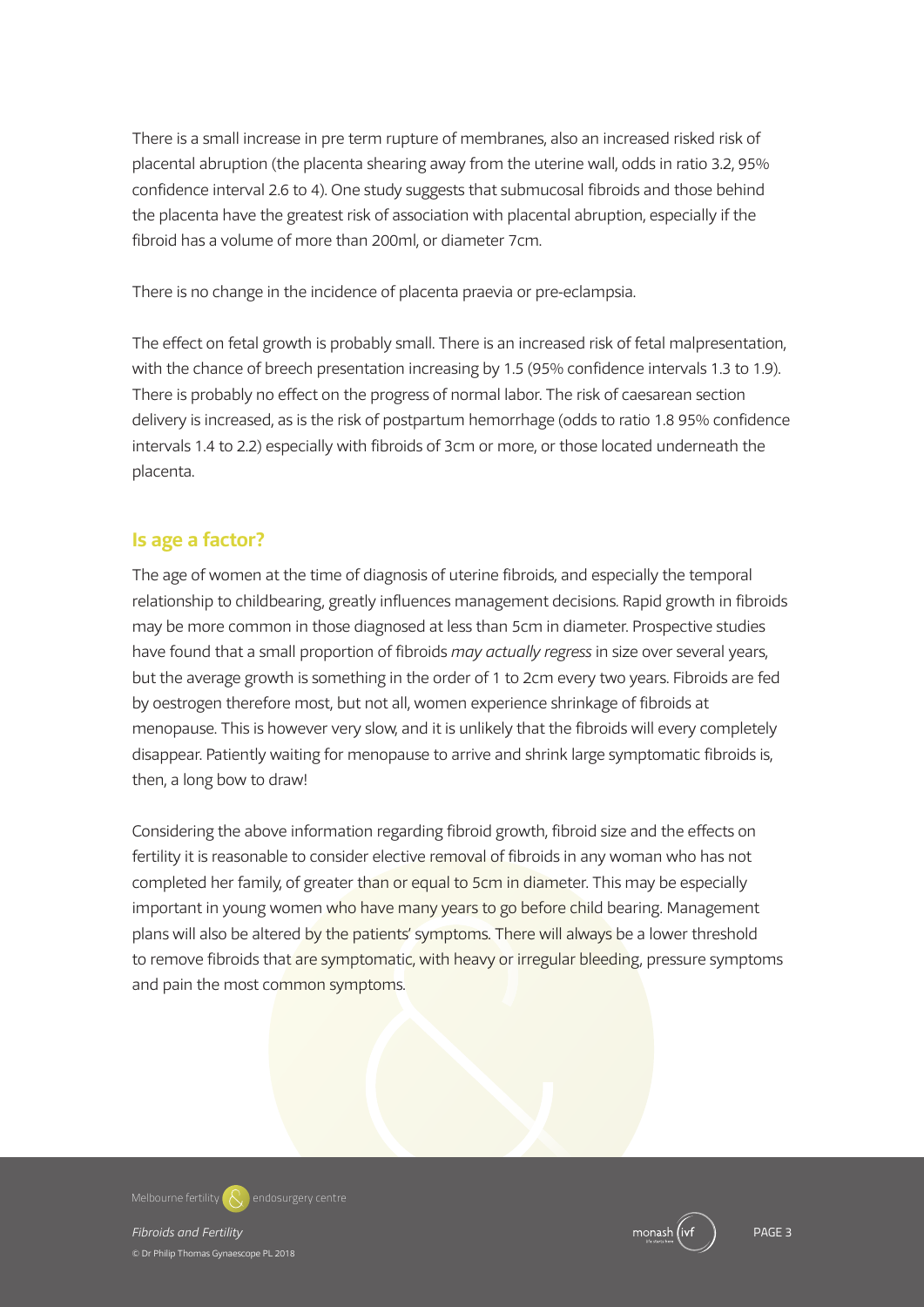## **Management of fibroids prior to IVF**

The effect of fibroids on IVF is dependent upon their location: submucosal fibroids decrease the chance of success where as subserosal fibroids probably have no effect.We believe that intramural fibroids may have a negative impact on IVF outcomes and removing any fibroid of 4cm or more is beneficial. As alluded to above current evidence suggests that it does not necessarily hold true for those planning a spontaneous conception. My feelings about this are that removing fibroids also introduces further potential morbidity such as adhesions, which may negate fertility benefits of fibroid removal. However, with modern surgery, meticulous technique, haemostasis and use of adhesion barriers when removing fibroids laparoscopically, I believe that many of these adverse factors can successfully be reduced or eliminated.

## **What is known about the recommended route of delivery of a baby after removing fibroids?**

Again this is a very difficult subject. The "exam answer" and probably the answer that the lawyers would like is that everyone who has had a fibroid removed, except if it is small and submucosal, is delivered by caesarean section. There have been cases of uterine rupture in labour, in women who have simply had small subserosal fibroids removed with very little damage to the underlying myometrium.

Risk factors for myometrial damage include method of fibroid removal and method of suture repair. There is no doubt, that extensive electro-surgical coagulation of the stalk of a fibroid, even if it is subserosal, may damage the underlying myometrium and contribute to uterine rupture. Some papers suggest that a simple single layer uterine closure is as good as a multiple layer closure, to prevent future uterine rupture. If a single layer closure is used meticulous homeostasis must be achieved in order to eliminate chance of intra myometrial hematoma and to achieve perfect tissue apposition. It is self evident that a neat multiple layer closure is more likely to achieve this.

Much data has been published regarding the mode of delivery after myomectomy. The risk of uterine rupture after a classical caesarean section (caesarean section involving a vertical incision through the uterine muscle instead of a low transverse incision) is around 1 to 2%. The risk of uterine rupture after removal of a large intramural fibroid may be as high as 3%. Obviously this means that 97% of women will not have a problem. Nonetheless in the contents of modern obstetrics where the caesarean section rate is 30 to 40 % anyway I would have to seriously consider the wisdom of opting for a vaginal delivery after removal of a large intramural fibroid.

**Melbourne fertility endosurgery centre**